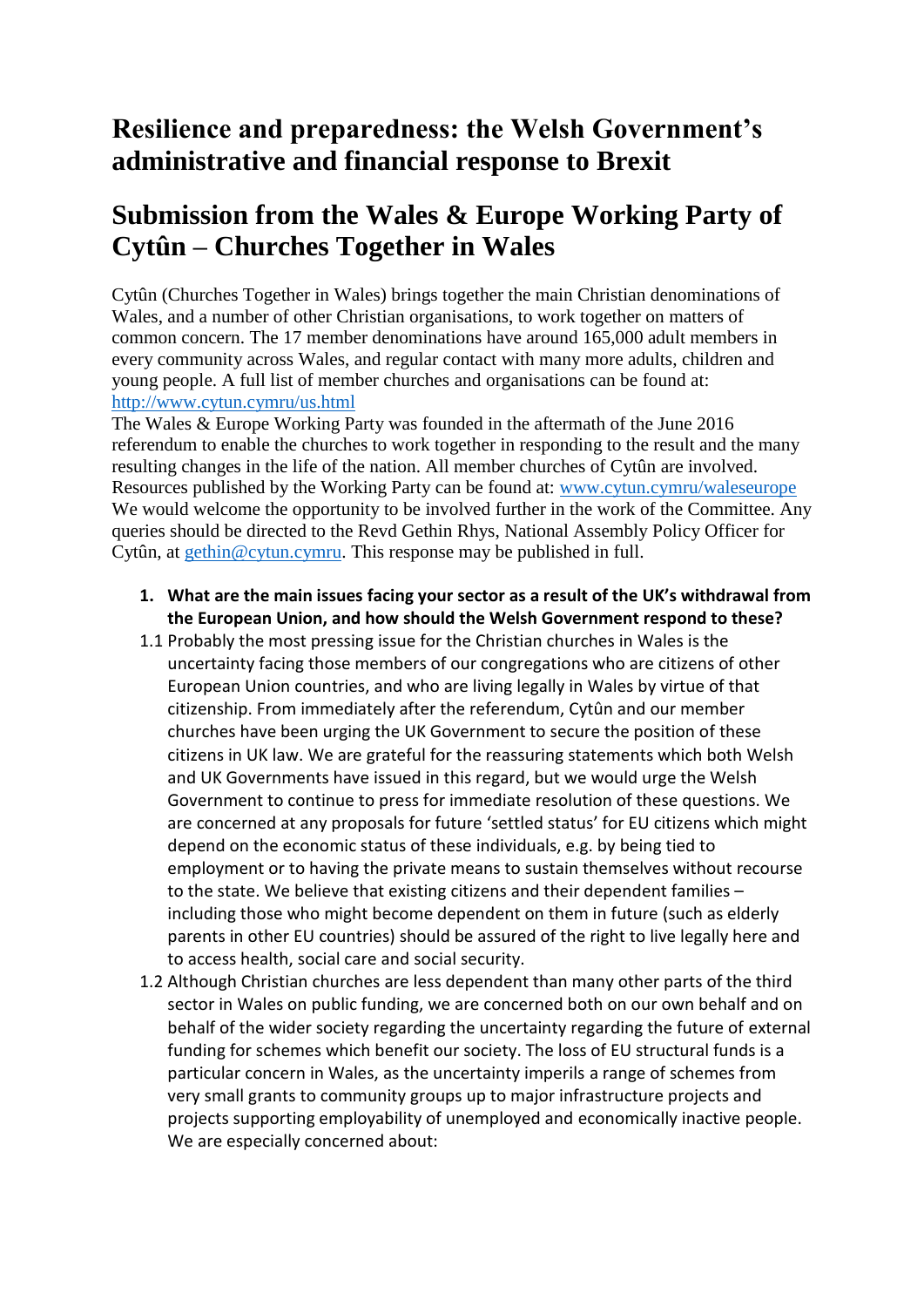- suggestions that the proposed UK Shared Prosperity Fund will be allocated solely by the UK Government, and the current role of Welsh Government in allocating EU funding may be much curtailed or removed altogether. We would urge Welsh Government to assert that the principle of subsidiarity should continue to apply with regard to allocating any UK wide funding of this kind.
- suggestions that a funding formula may be introduced for distributing the UK SPF which is not purely needs-based, as at present, but which aims to disperse funds more widely by using a partly population-based formula. This would inevitably reduce substantially the funds available to West Wales and the Valleys.
- the potential watering down or loss of social, as opposed to purely economic criteria, for allocating funding, as with the current European Social Fund. While we support funding for economic regeneration, we believe as Christian churches that tackling the long-term social causes of economic deprivation– such as disability and long-term illness, dependency, offending - should be addressed through the 'shared prosperity' of the UK. This is an urgent issue for Wales given that in the West Wales and the Valleys LEP spend in the ESF round 2014-20, as allocated by April 2016, is £101.53 per person, more than double any other area in the UK.<sup>1</sup>
- 1.3 Our churches and chaplains serving the rural community continue to report deep concern and uncertainty amongst the farming community and those economically dependent on it regarding the future of agricultural support payments. The fear expressed to us by members in rural churches is that rural communities could suffer a disproportionate ageing population, unsustainable health services, young people moving east for jobs and a fragmented way of life with great damage to the sustainability of the Welsh language. We therefore believe that any new system of financial support should be targeted at sustaining agriculture as one of Wales' few remaining primary producing industries. This will in turn sustain other vital elements of the rural economy. We are aware that the current uncertainty as to whether these matters will be decided at UK or Welsh level causes difficulty for the Welsh Government, but we would urge that contingency preparations be made on the assumption that key decisions will need to be made by the National Assembly and Welsh Government.

## **2. What advice, support, or assistance have you received from the Welsh Government to date in preparation for Brexit?**

We are not aware of any specific advice being given. We are aware that some local authorities which fund church-based projects have been engaged in some liaison in relation to planning for future funding arrangements and work has been done to alert UK Government to the funding needs that will still exist once EU funds end. This is positive and constructive but, as far as we are aware, it has met with no response from UK government at this stage.

**.** 

<sup>1</sup> http://policyinpractice.co.uk/brexit-whats-next-esf-local-authorities/